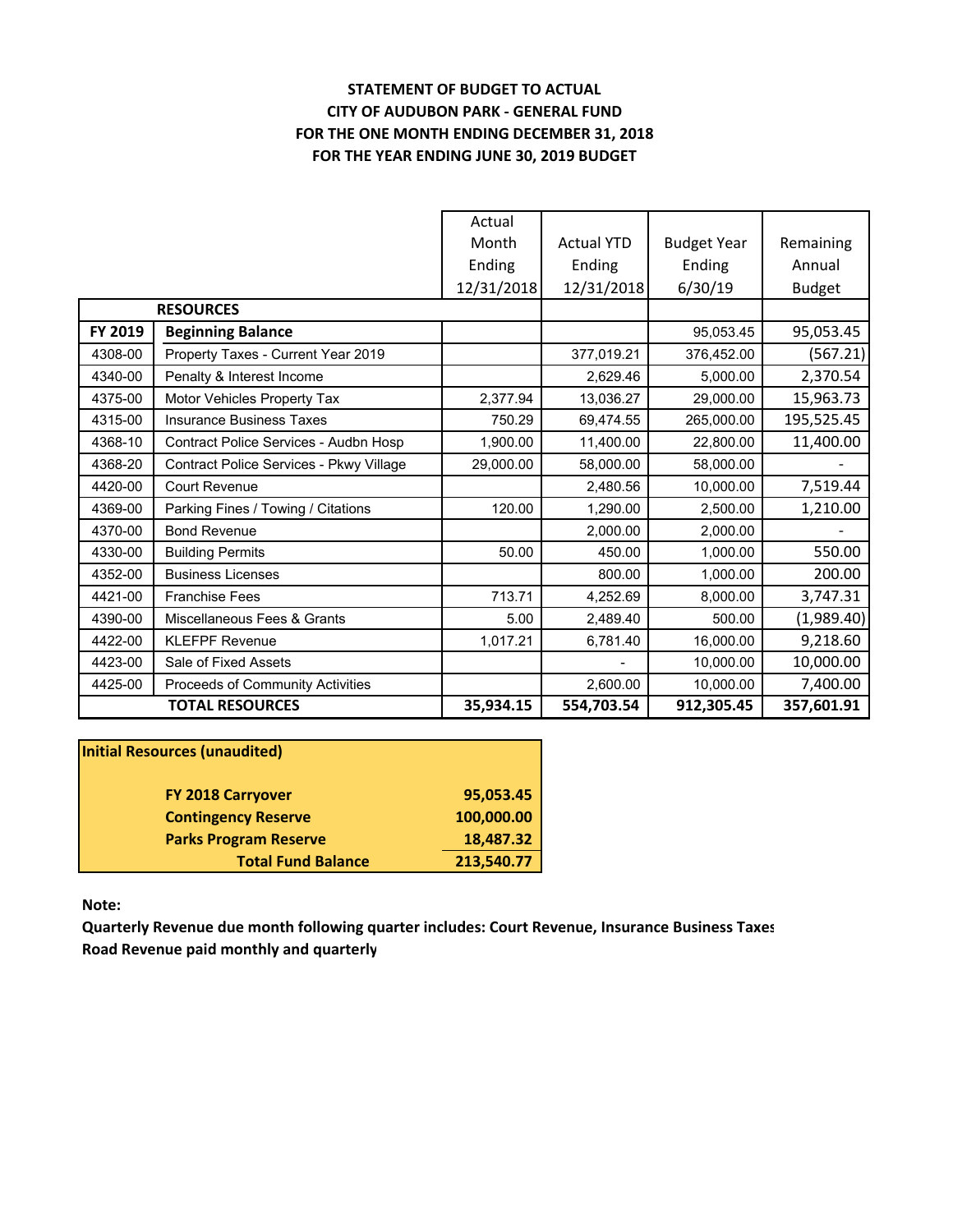## **STATEMENT OF BUDGET TO ACTUAL CITY OF AUDUBON PARK ‐ GENERAL FUND FOR THE ONE MONTH ENDING DECEMBER 31, 2018 FOR THE YEAR ENDING JUNE 30, 2019 BUDGET**

|         |                                    | Actual     |                   |                    |               |
|---------|------------------------------------|------------|-------------------|--------------------|---------------|
|         |                                    | Month      | <b>Actual YTD</b> | <b>Budget Year</b> | Remaining     |
|         |                                    | Ending     | Ending            | Ending             | Annual        |
|         |                                    | 12/31/2018 | 12/31/2018        | 6/30/19            | <b>Budget</b> |
|         |                                    |            |                   |                    |               |
|         | <b>APPROPRIATIONS</b>              |            |                   |                    |               |
|         | <b>Public Administration</b>       |            |                   |                    |               |
| 5300-00 | <b>Administrative Costs</b>        | 2,090.22   | 4,451.13          | 5,000.00           | 548.87        |
| 5504-00 | Supplies & Equipment               | 82.01      | 2,257.04          | 8,000.00           | 5,742.96      |
| 5500-00 | Repairs & Maintenance              | 797.55     | 5,166.24          | 16,000.00          | 10,833.76     |
| 6500-00 | Utitlities - LG&E, Water, etc.     | 4,089.83   | 23,058.31         | 45,000.00          | 21,941.69     |
| 5015-00 | Property Insurance                 | 189.58     | 1,517.93          | 2,275.00           | 757.07        |
| 5020-00 | Liability Insurance                | 700.00     | 5,600.50          | 8,400.00           | 2,799.50      |
| 5350-00 | <b>Administrative Salaries</b>     | 3,956.94   | 25,264.11         | 55,000.00          | 29,735.89     |
| 5004-00 | Payroll Expense - SS / Medicare    | 302.71     | 1,932.67          | 4,207.50           | 2,274.83      |
| 5005-00 | Workers' Compensation Insurance    | 81.50      | 1,004.30          | 978.00             | (26.30)       |
| 5010-00 | Unemployment Reserve - 12%         | 188.09     | 346.69            | 545.68             | 198.99        |
| 5200-00 | Legal Affairs                      | 1,650.00   | 6,766.97          | 25,000.00          | 18,233.03     |
| 5710-00 | Auditing                           |            |                   | 6,200.00           | 6,200.00      |
| 5740-00 | <b>Property Valuation</b>          |            |                   | 6,500.00           | 6,500.00      |
| 5527    | <b>Codification Ordinances</b>     |            |                   | 3,200.00           | 3,200.00      |
| 6510    | Sidewalk Set Aside                 |            |                   | 10,000.00          | 10,000.00     |
|         |                                    |            |                   |                    |               |
|         | <b>Total Public Administration</b> | 14,128.43  | 77,365.89         | 196,306.18         | 105,740.29    |
|         |                                    |            |                   |                    |               |
|         | <b>Contingency Reserve</b>         |            |                   | 50,000.00          | 50,000.00     |
|         |                                    |            |                   |                    |               |
|         | <b>Public Works</b>                |            |                   |                    |               |
| 5452-10 | Supplies & Equipment               |            | 546.64            | 5,000.00           | 4,453.36      |
| 5457-10 | Fuel                               | 245.72     | 1,599.90          | 3,000.00           | 1,400.10      |
| 5410-10 | Maintenance                        |            |                   | 1,500.00           | 1,500.00      |
| 5480-10 | Property Insurance                 | 90.50      | 721.49            | 1,086.00           | 364.51        |
| 5485-10 | Liability Insurance                | 116.75     | 934.48            | 1,401.00           | 466.52        |
| 5490-10 | Auto Insurance                     | 516.00     | 4,127.84          | 6,192.00           | 2,064.16      |
| 5450-10 | Works Dept. - Salaries             | 2,480.00   | 16,100.00         | 33,280.00          | 17,180.00     |
| 5465-10 | Payroll taxes                      | 189.72     | 1,231.65          | 2,545.92           | 1,314.27      |
| 5470-10 | Unemployment reserve - 9%          | 141.07     | 260.02            | 337.13             | 77.11         |
| 5475-10 | Workers' Compensation Insurance    | 85.33      | 947.47            | 1,024.00           | 76.53         |
| 5454-10 | <b>Public Facilities</b>           |            |                   | 25,000.00          | 25,000.00     |
| 5453-10 | Parks & Recreation                 | 1,740.00   | 9,941.23          | 10,000.00          | 58.77         |
| 5455-10 | Forest Management                  | 100.00     | 5,803.28          | 38,296.00          | 32,492.72     |
| 6300-10 | Public Gardens (Garden Club Grant) |            | 4,000.00          | 4,000.00           |               |
| 5415    | Road Fund Replenishment            |            | 43,376.41         | 67,792.14          | 24,415.73     |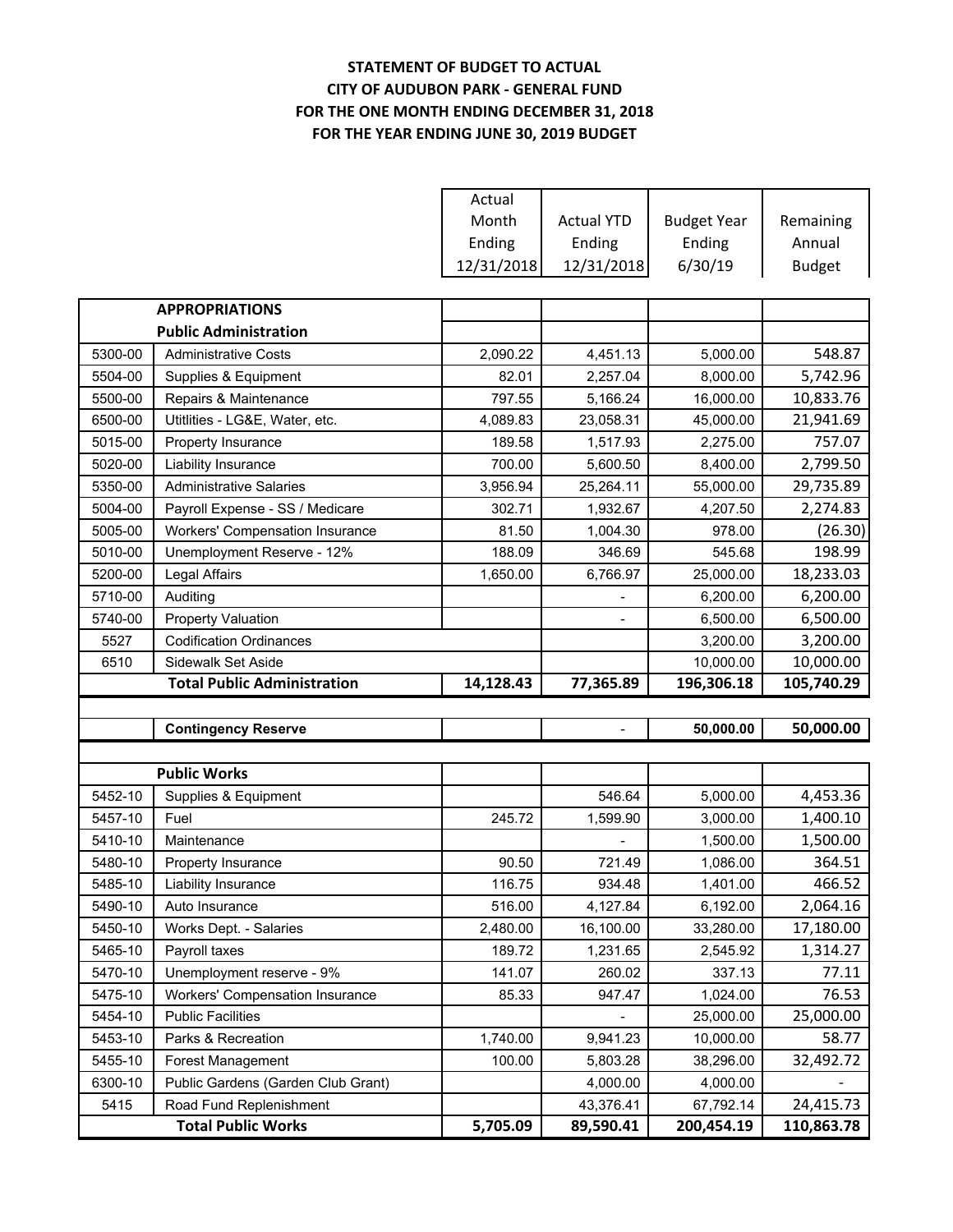# **STATEMENT OF BUDGET TO ACTUAL CITY OF AUDUBON PARK ‐ GENERAL FUND FOR THE ONE MONTH ENDING DECEMBER 31, 2018 FOR THE YEAR ENDING JUNE 30, 2019 BUDGET**

|         |                                        | Actual     |                   |                    |               |
|---------|----------------------------------------|------------|-------------------|--------------------|---------------|
|         |                                        | Month      | <b>Actual YTD</b> | <b>Budget Year</b> | Remaining     |
|         |                                        | Ending     | Ending            | Ending             | Annual        |
|         |                                        | 12/31/2018 | 12/31/2018        | 6/30/19            | <b>Budget</b> |
|         | <b>Public Safety</b>                   |            |                   |                    |               |
| 6130-20 | Supplies                               |            | 1,278.19          | 2,000.00           | 721.81        |
| 6140-20 | Equipment                              | 10,608.56  | 14,968.47         | 31,156.00          | 16,187.53     |
| 6110-20 | Fuel                                   | 1,237.62   | 6,909.52          | 16,000.00          | 9,090.48      |
| 6100-20 | Maintenance                            | 253.23     | 4,852.00          | 7,000.00           | 2,148.00      |
| 6175-20 | Property Insurance                     | 214.08     | 1,713.86          | 2,569.00           | 855.14        |
| 6180-20 | Liability Insurance                    | 1,424.42   | 11,394.39         | 17,093.00          | 5,698.61      |
| 6185-20 | Auto Insurance                         | 1,090.75   | 8,663.83          | 12,902.00          | 4,238.17      |
| 6150-20 | <b>Public Safety Salaries</b>          | 26,119.16  | 156,807.29        | 315,907.00         | 159,099.71    |
| 6160-20 | Payroll Taxes                          | 2,083.34   | 12,544.38         | 24,166.89          | 11,622.51     |
| 6162    | Court Pay                              | 114.00     | 171.00            | 3,000.00           | 2,829.00      |
| 6170-20 | <b>Workers' Compensation Insurance</b> | 1,223.00   | 12,101.79         | 14,675.00          | 2,573.21      |
| 6165-20 | Unemployment Reserve - 79%             | 1,238.29   | 2,282.45          | 3,076.19           | 793.74        |
| 6155-20 | <b>KLEFPF/KACP Accreditation</b>       | 999.99     | 6,999.93          | 16,000.00          | 9,000.07      |
|         | <b>Total Public Safety</b>             | 46,606.44  | 240,687.10        | 465,545.08         | 224,857.98    |
|         |                                        |            |                   |                    |               |
|         | <b>TOTAL APPROPRIATIONS</b>            | 66,439.96  | 407,643.40        | 912,305.45         | 491,462.05    |

**Note:**

**Quarterly Payments include: Unemployment Insurance**

**Worker's Compensation audit and final payment settlement occurs after the fiscal year end**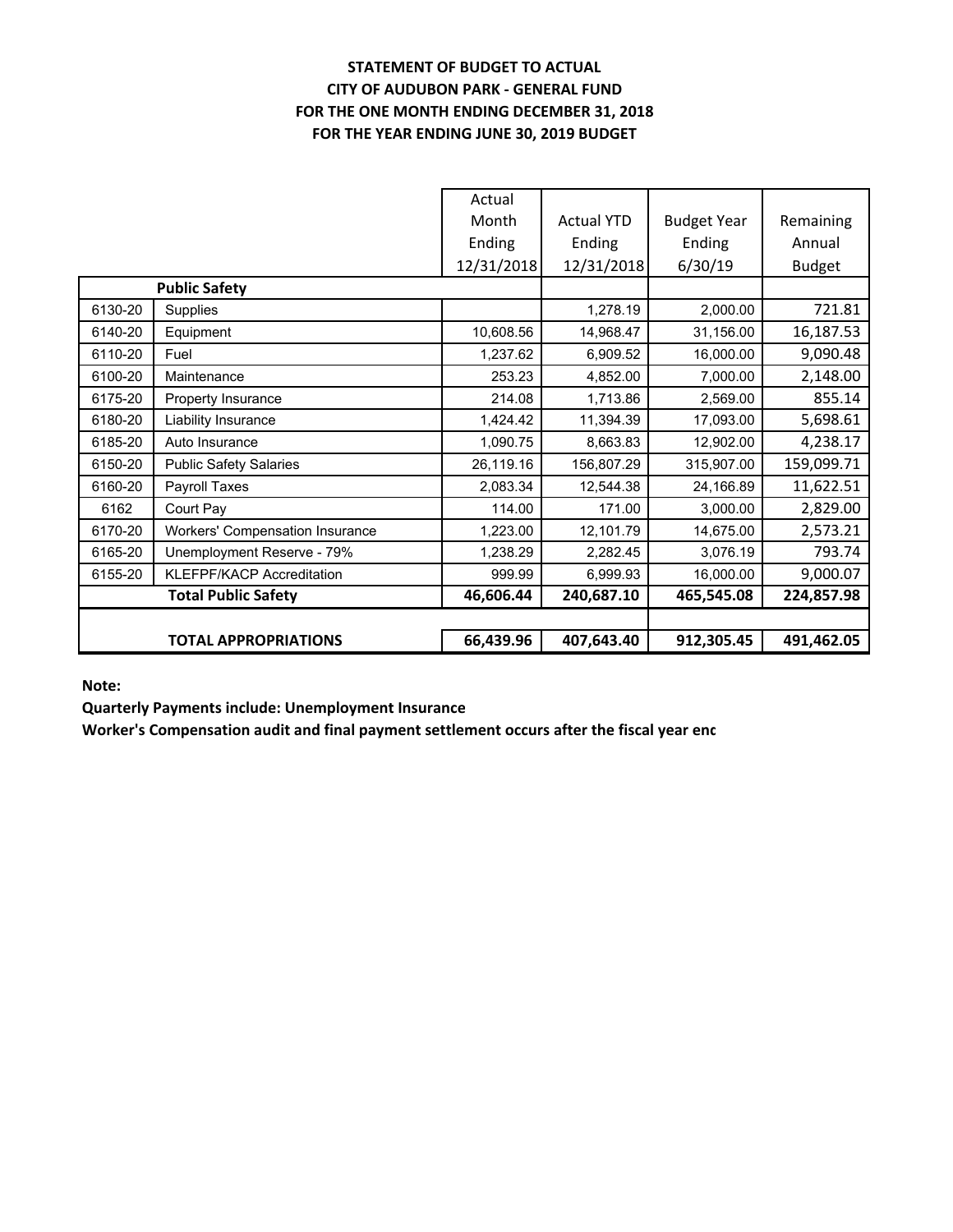## **BUDGET TO ACTUAL ANALYSIS CITY OF AUDUBON PARK ‐ SANITATION FUND FOR THE YEAR ENDING JUNE 30, 2019 BUDGET FOR THE ONE MONTH ENDING DECEMBER 31, 2018**

|         |                                  | Actual     |                   |                    |               |
|---------|----------------------------------|------------|-------------------|--------------------|---------------|
|         |                                  | Month      | <b>Actual YTD</b> | <b>Budget Year</b> | Remaining     |
|         |                                  | Ending     | Ending            | Ending             | Annual        |
|         |                                  | 12/31/2018 | 12/31/2018        | 6/30/19            | <b>Budget</b> |
|         | <b>RESOURCES</b>                 |            |                   |                    |               |
| FY 2019 | <b>Beginning Balance</b>         |            | 49,685.03         | 48,648.11          | (1,036.92)    |
| 4329-16 | Waste Mgmt Fee                   |            | 136,653.35        | 138,730.06         | 2,076.71      |
|         | <b>TOTAL RESOURCES</b>           |            | 186,338.38        | 187,378.17         | 1,039.79      |
|         |                                  |            |                   |                    |               |
|         | <b>APPROPRIATIONS</b>            |            |                   |                    |               |
| 6600-40 | <b>Waste Collection Contract</b> | 10,537.31  | 63,223.86         | 125,851.80         | 62,627.94     |
| 6602-40 | Storm Damage                     |            | 1,200.00          | 61,526.37          | 60,326.37     |
|         |                                  |            |                   |                    |               |
|         | <b>TOTAL APPROPRIATIONS</b>      | 10,537.31  | 64,423.86         | 187,378.17         | 122,954.31    |

| 49,685.03 |
|-----------|
|           |
|           |
|           |
|           |